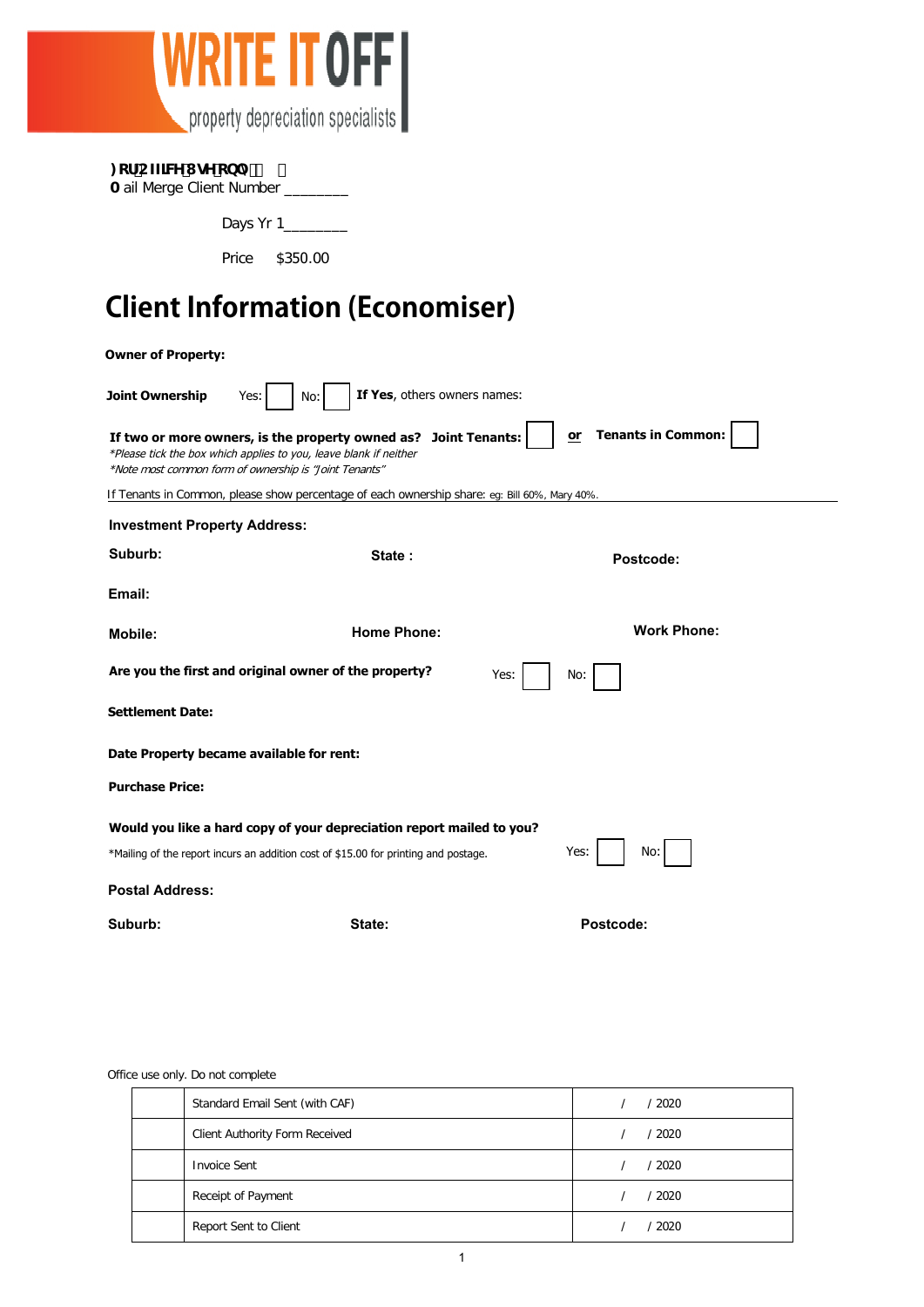## **Self Assessment Worksheet**

**What type of property do you have?**

**How big is your property?**

\*Purchased or contract to be purchased on or before 9/5/17: Following the May 2017 budget announcement, Residential Investment Property Owners can no longer claim for plant and equipment installed by previous owners of the property. If there has been a previous owner to the property then then you can only claim plant and equipment you have installed as well as the original construction cost of building post 16/9/87 and any capital works improvements done by any owner.

#### **Some helpful instructions to assist in completing the Economiser Worksheet:**

\*This form is designed to be filled out and completed on your computer and saved progressively as you work your way through. It is not really designed to be printed first and then completed by hand as the available options in the fields will not be available.

When measuring a room for **floor coverings** say 3 metres by 4 metres then we need you to write down 12 square metres in the appropriate box. Obviously you would have to do this for each room and add them together to give us your total answer for each type of floor covering.

When measuring **window furnishings** measure the width of the window say 1.8metres and then tell us if this is a quarter size window, a half window or a full window that nearly covers the wall from floor to ceiling.

You can only include **kitchen assets, laundry or furniture** that you actually own and that you have provided for the tenants use. i.e: you cannot include the clothes dryer in your list if there is one in the property but is owned by the tenant.

There is also a section (on page 7) available for you to type in the costs & dates for **assets you have purchased** since you owned the property instead of providing us with the measurements and description. Please use this section if applicable to you and it may save you some time.

#### **Very Important:**

Near the end of this worksheet, we ask you about renovations / upgrades (what we call Capital Works Items) to the property. If you do not know the cost or date of any renovations, you cannot include it in your worksheet. If you know of any renovations that you do not know the cost and date of and you would like to have included in your report, you should consider using our Premium package and have one of building inspectors assess the size of your renovation claim. Examples: kitchen upgrade, bathroom upgrade, extensions, pergolas, paving, retaining walls etc etc. Having these included could add considerable value to your claim.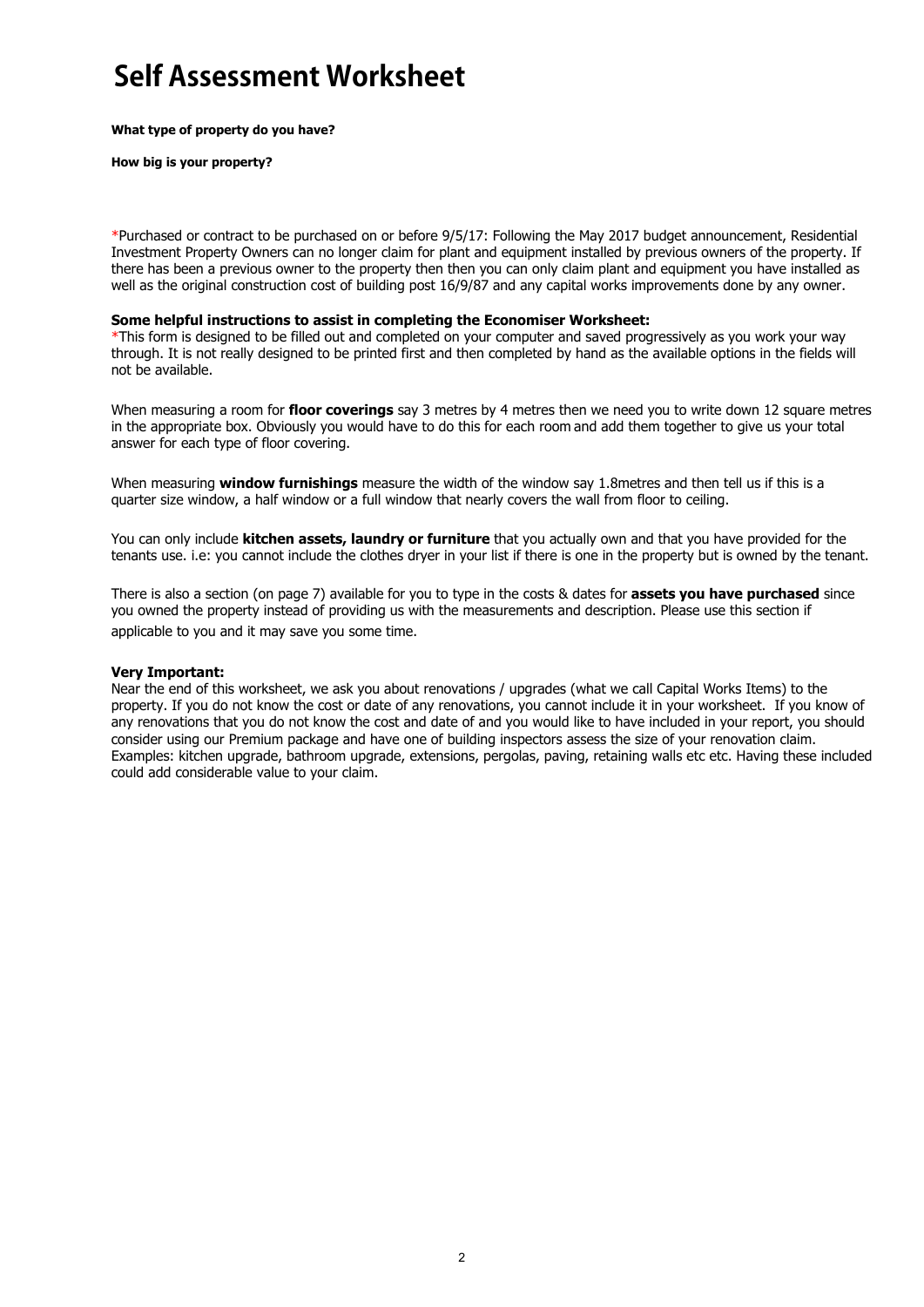## **Construction Cost**

**If property was built before 16th September 1987 then you do not need to complete this section. Just answer 'Yes' to the first question and move onto the next section.**

**Construction Cost:** You do not have to provide this information, it is only if you know it and obtained your information from an authorised source such as council or builder. This is the cost to build your property – it does not include land value, stamp duty, legal fees or bank interest charges. If your property was built prior to 1985, the construction cost is not required.

**Contract Price:** This is the cost to build your property – it does not include land value, stamp duty, legal fees or bank interest charges. This information will only be required if you have contracted a builder to build the property for you. Please provide a copy of the inclusions list and note that a copy of the Builders Contract may be required to ensure the accuracy of the depreciation schedule.

A floorplan with measurements would be helpful with the total number of square metres of the building (including attached garages, porch, balconies and alfresco areas).

\*At the very least we need a year of construction & a total number of square metres

**Pre 16 th Sept 1987 Property:** \*If you answered **Yes** above skip this section Yes: No:

#### **Date of Construction:**

\*Note: You must at least give us a year of construction

#### **Construction Cost:**

\* This is not purchase price. It is building cost of the dwelling. If you don't know it, leave blank

#### **Where have you obtained the Construction Cost from?**

If **other** please specify:

| If you selected Builders Contract or Other, did the construction cost given include all the |  |  |  |
|---------------------------------------------------------------------------------------------|--|--|--|
| <i>i</i> ixtures and fittings of the property? $Y_{\text{ess}}$ and $\boxed{1}$             |  |  |  |

Please list and provide costs for the fixtures and fittings were excluded from the construction cost and that you paid for separately. Eg: blinds \$1850, Carpet \$4500

**Number of square metres of your property (floor area):**

**Very Important: Have you either given us the construction cost of the property, a floorplan with measurements or the total number of square metres of the building. You must give us at least one out of these 3 in order for us to complete the depreciation schedule.**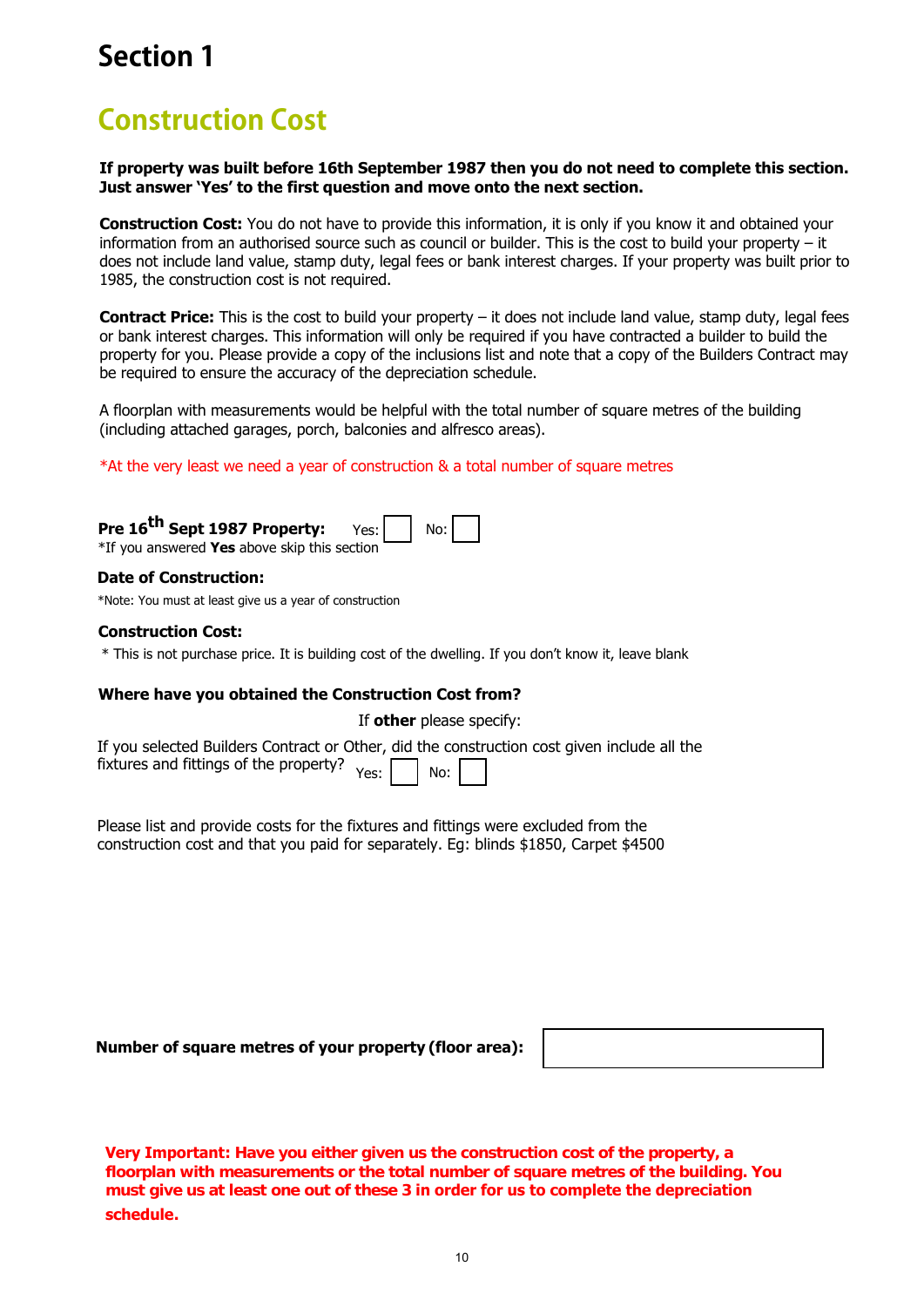### **Plants and Articles (Inclusions)**

**What sort of heating / cooling does it have?**

**Quantity**

**Floor coverings Quantity in Sqm Condition**

Note: Measure each room and add all the same rooms together. Eg: Bedroom One: 3m x 4m = 12 sq metres plus

Bedroom Two:  $3.5m \times 3.6m = 12.6$  sq metres. Total 24.6 sq metres.

Type construction of property and if cost & date known they can be included in Renovation / Capital Works section below. Polished Wood, Slate and Concrete floors cannot be included in this section but if upgraded since original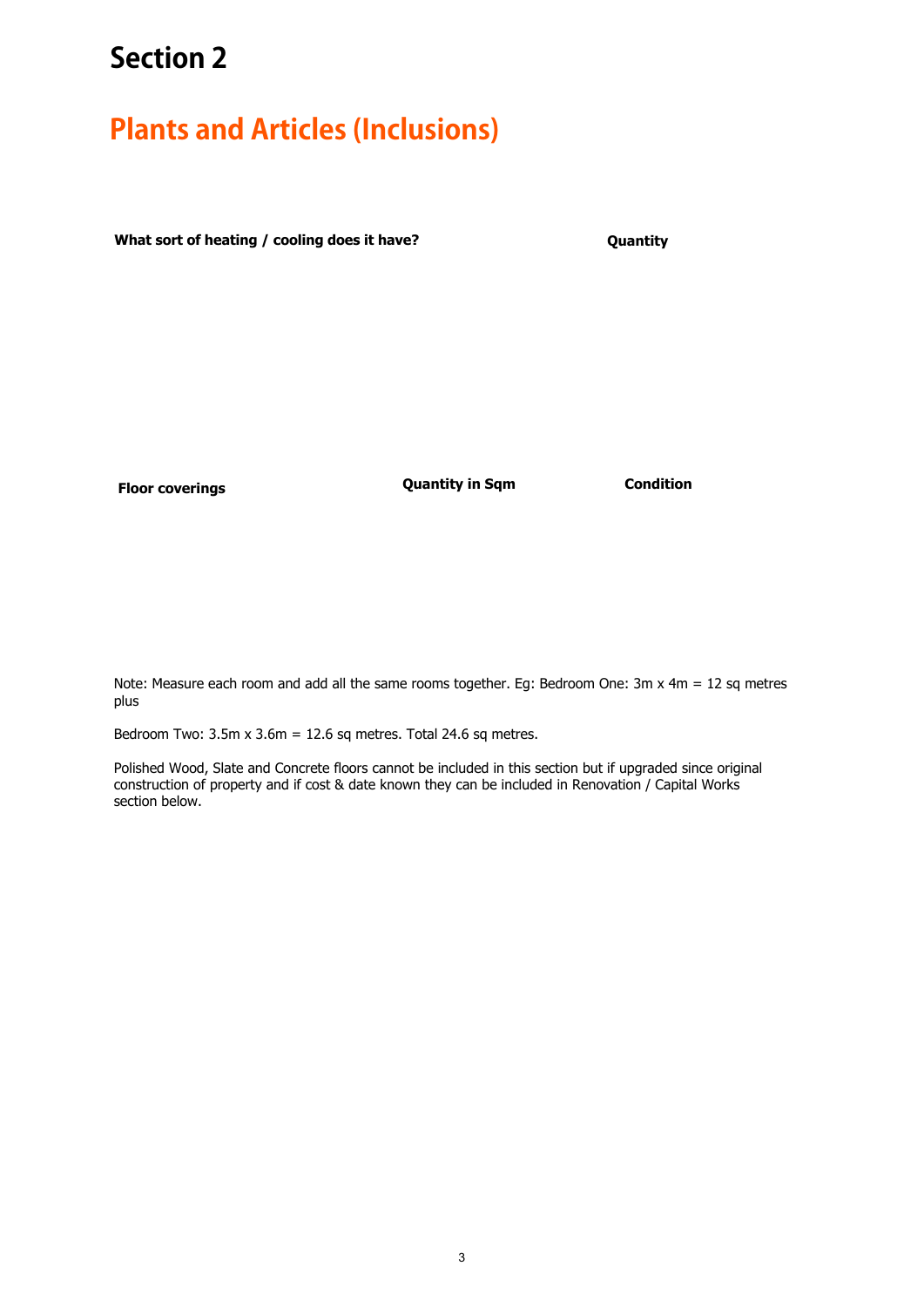# **Window Furnishings**

| <b>Blinds:</b> |                                    |
|----------------|------------------------------------|
| <b>Type</b>    | <b>Width in metres</b>             |
|                | Full Length $> 1500$ mm            |
|                | Full Length $> 1500$ mm            |
|                | Half Length $> 500$ mm, $<$ 1500mm |
|                | Half Length $> 500$ mm, $<$ 1500mm |
|                | Quarter Length < 500mm             |
|                | Quarter Length < 500mm             |
|                |                                    |

#### **Curtains:**

| <b>Type</b>           | <b>Width in metres</b> |                                    |
|-----------------------|------------------------|------------------------------------|
|                       |                        | Full Length $> 1500$ mm            |
|                       |                        | Full Length > 1500mm               |
|                       |                        | Half Length $> 500$ mm, $<$ 1500mm |
|                       |                        | Half Length $> 500$ mm, $<$ 1500mm |
|                       |                        | Quarter Length < 500mm             |
|                       |                        | Quarter Length < 500mm             |
| <b>Outdoor Blinds</b> | <b>Width in metres</b> |                                    |
|                       |                        | Full Length $> 1500$ mm            |
|                       |                        | Full Length > 1500mm               |
|                       |                        | Half Length $> 500$ mm, $<$ 1500mm |
|                       |                        | Half Length $> 500$ mm, $<$ 1500mm |
| <b>Shade Sails</b>    |                        | Total SQM or Dimensions            |

Notes: Measure all the like window furnishing across the width of the window and add them together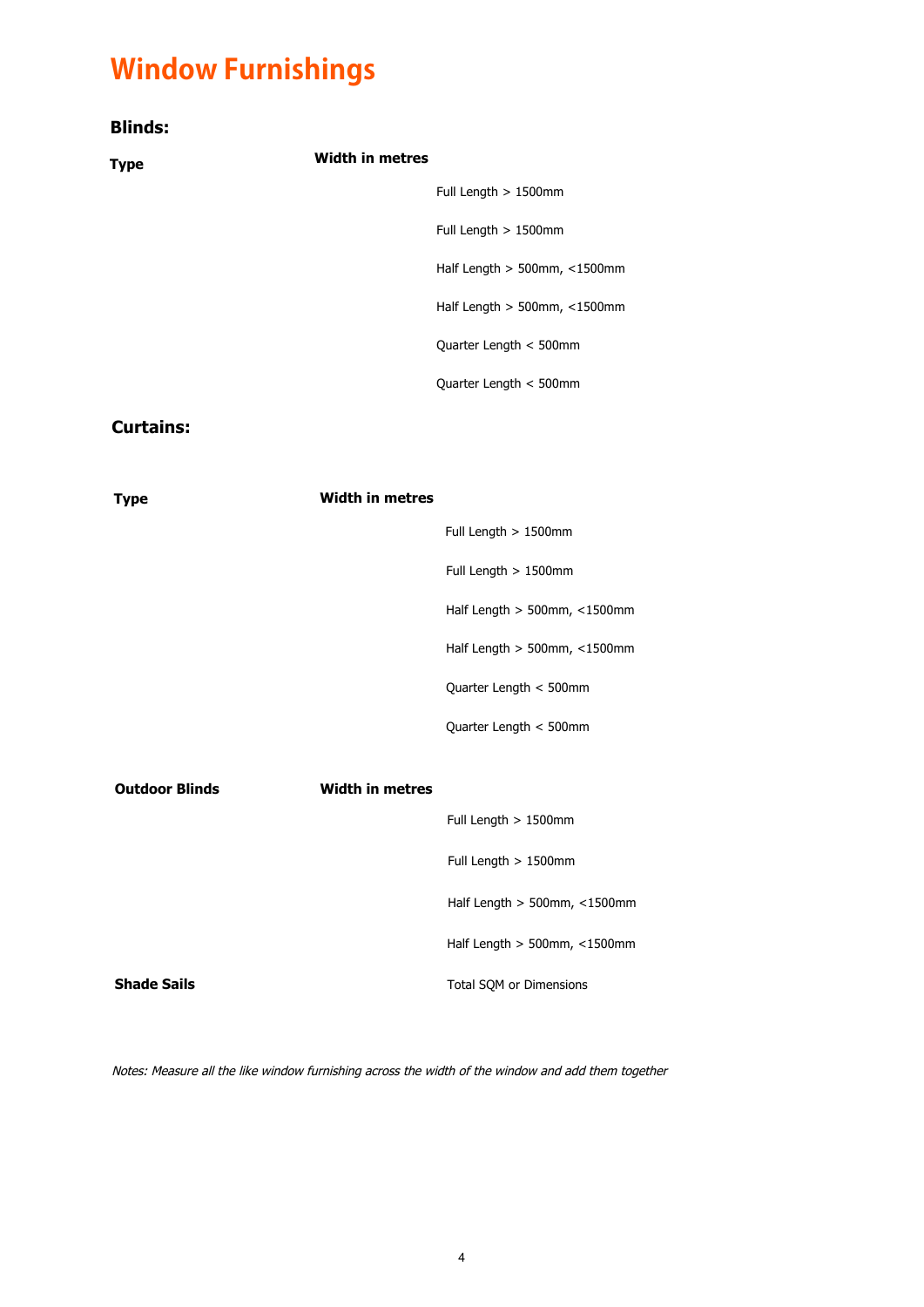# **Kitchen Appliances**

| <b>Microwave</b><br><b>Brand</b>             | <b>Built-in Yes:</b><br>No:                      | <b>Convection Yes:</b><br>No:                               |
|----------------------------------------------|--------------------------------------------------|-------------------------------------------------------------|
| <b>Dishwasher</b><br><b>Brand</b>            |                                                  |                                                             |
| Cooktop<br><b>Brand</b><br>Flat / Ceran      | Gas Yes:<br>No:<br>No:<br>Induction Yes:<br>Yes: | <b>Electric Yes:</b><br>No:<br><b>No. of Burners</b><br>No: |
| Oven<br><b>Brand</b>                         | Width                                            |                                                             |
| <b>Stove</b><br><b>Brand</b><br>Flat / Ceran | No:<br>Gas Yes:<br>Induction Yes:<br>No:<br>Yes: | <b>Electric Yes:</b><br>No:<br><b>No. of Burners</b><br>No: |
| Rangehood<br><b>Brand</b>                    | <b>Type</b>                                      | Extra Wide (900mm)<br>Yes:<br>No:                           |
| <b>Refridgerator</b><br><b>Brand</b>         | <b>Size in Litres</b>                            | <b>Single or Double Doors</b>                               |
|                                              | <b>Laundry Appliances</b>                        |                                                             |

| <b>Washing Machine</b> |                     | $\sim$                     |
|------------------------|---------------------|----------------------------|
| <b>Brand</b>           | <b>How Many Kgs</b> | <b>Top or Front Loader</b> |
|                        |                     |                            |
| <b>Clothes Dryer</b>   | No:<br>Yes: $\vert$ |                            |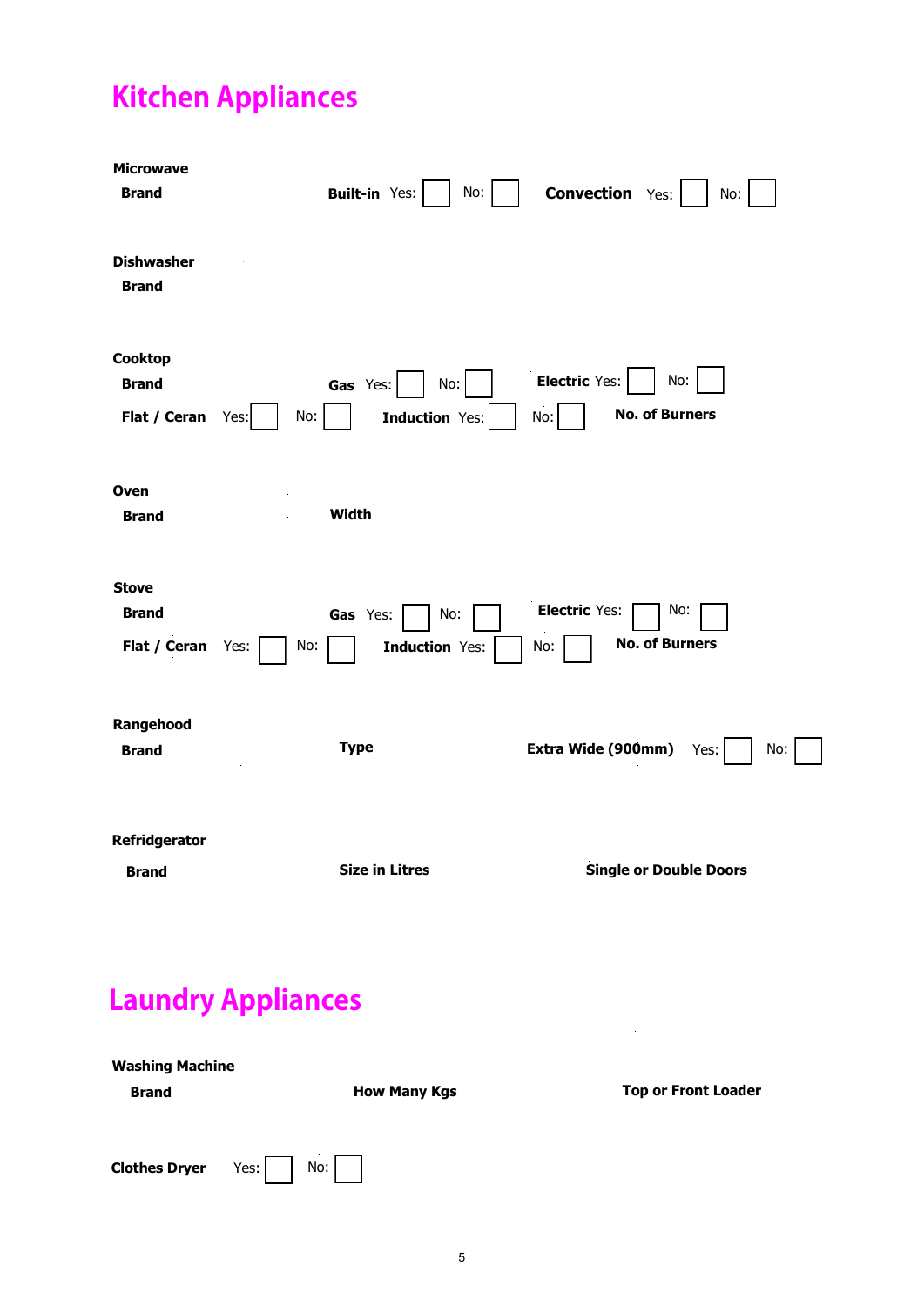### **Outdoor Assets**

| <b>Hot Water System</b><br>Size (Litres)                                                                                                                                                      | <b>Type</b> | If Instantaneous what Size |
|-----------------------------------------------------------------------------------------------------------------------------------------------------------------------------------------------|-------------|----------------------------|
| If Solar does it have booster?                                                                                                                                                                | No:<br>Yes: | What size is the booster?  |
| <b>Sprinkler / Irrigation Systems</b><br>Automatic watering controls and timers                                                                                                               | Yes:        | No:                        |
| * Please note only include the control devices here not the actual sprinklers or sprinkler pipe.<br>The latter has to be included in Renovations / Capital Works section below if applicable. |             |                            |
| <b>Garage Assets</b>                                                                                                                                                                          |             |                            |

**Automatic Door Opener Number of Motors Single Door**

**Number of Remotes** 

**Double Door** 

**Number of Motors Number of Remotes** 

\*Only include automatic garage door motors here not manual doors.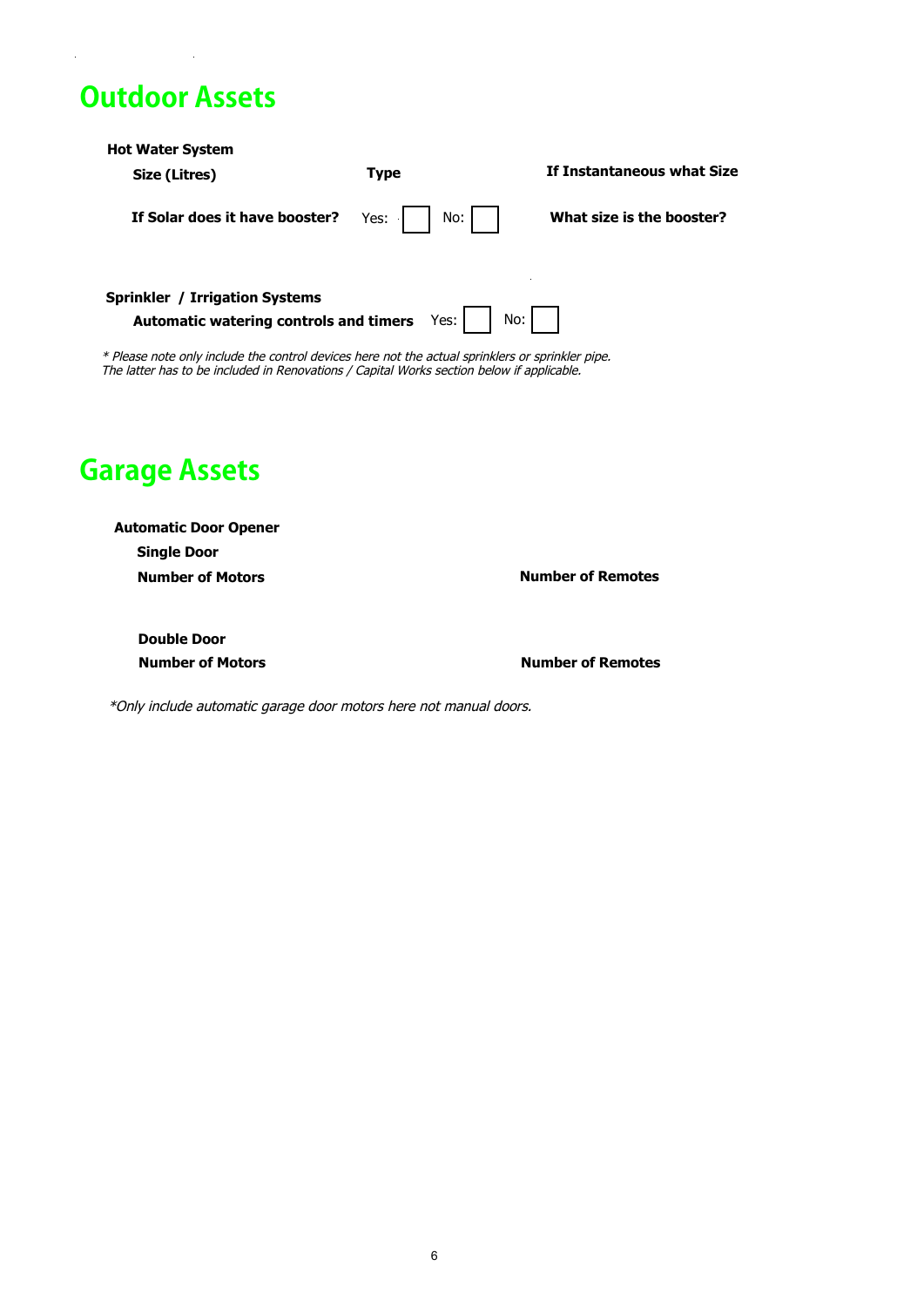# **Other Depreciable Assets**

| <b>Ceiling Fans</b>                                                          |
|------------------------------------------------------------------------------|
| <b>Ceiling Fans with light</b>                                               |
| <b>Door Closers</b>                                                          |
| <b>Door Stops</b>                                                            |
| <b>Doorbell</b><br>Yes:<br>No:                                               |
| <b>Video Intercom</b><br>Yes:<br>No:                                         |
| <b>Ducted Vacuuming</b><br>No:<br>Yes:                                       |
| <b>Exhaust Fans</b>                                                          |
| <b>Exhaust Fans with light</b>                                               |
| <b>Heated Towel Rails</b>                                                    |
| <b>Hills Home Hub</b><br>No:<br>Yes:                                         |
| No:<br><b>Insinkerator</b><br>Yes:                                           |
| Intercom System (usually only in units or apartments)<br>No:<br>Yes:         |
| No:<br><b>NBN Box</b> Yes:                                                   |
| <b>IXL Tastics 3 globe</b>                                                   |
| <b>IXL Tastics 5 globe</b>                                                   |
| <b>Lights - Protruding (Inside)</b>                                          |
| Lights - Protruding (Outside)                                                |
| Recessed Lights (total inside and out)                                       |
| No:<br><b>Security System</b><br>Yes:                                        |
| <b>Smoke Detectors (Battery)</b>                                             |
| <b>Smoke Detectors (Hardwired)</b>                                           |
| Solar Panel (how many or specify kilowatts)                                  |
| <b>Spa Bath Pumps</b><br>No:<br>Yes:                                         |
| <b>Swimming Pool</b><br>No:<br>Yes:                                          |
| -Blanket<br>No:<br>Yes:<br>-Heater<br>No:<br>Yes:<br>-Cleaner<br>Yes:<br>No: |
| No:<br><b>Tennis Court</b><br>Yes:                                           |
| <b>Water Pumps</b>                                                           |
| Water Filter System Yes:<br>No:                                              |
| <b>Weather Strips</b>                                                        |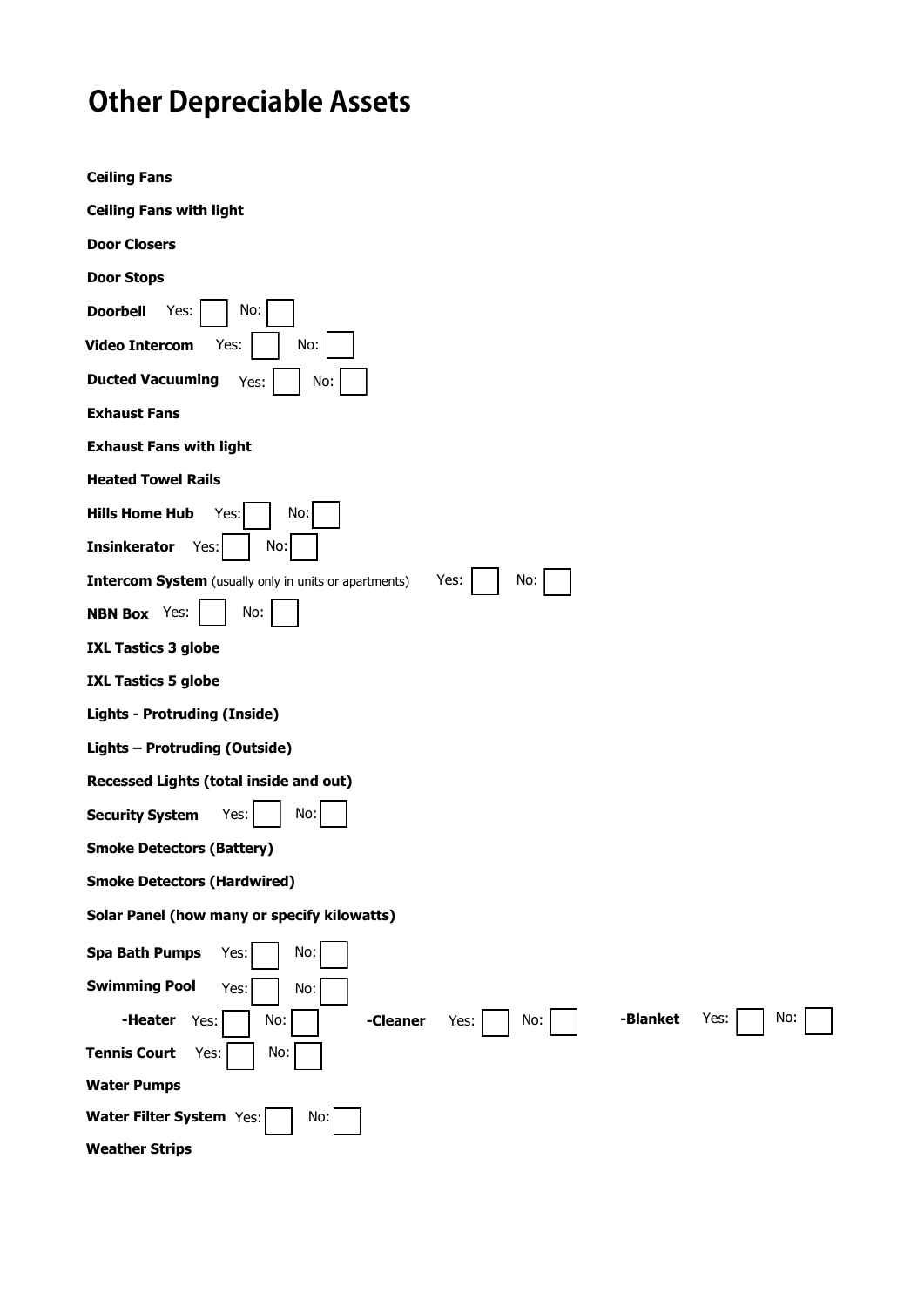#### **List of Assets you have purchased since taking ownership:**

Eg: Oven \$890 20/9/20

#### **Furniture**

**We are happy to include furniture into your depreciation schedule. If the property is furnished, you will need to provide a separate list with the furniture and its value and date of purchase. Please provide separately or type below.**

Eg: Dining Table & 4 Chairs \$380.00 20/9/20 Queen Bed \$900.00 20/9/20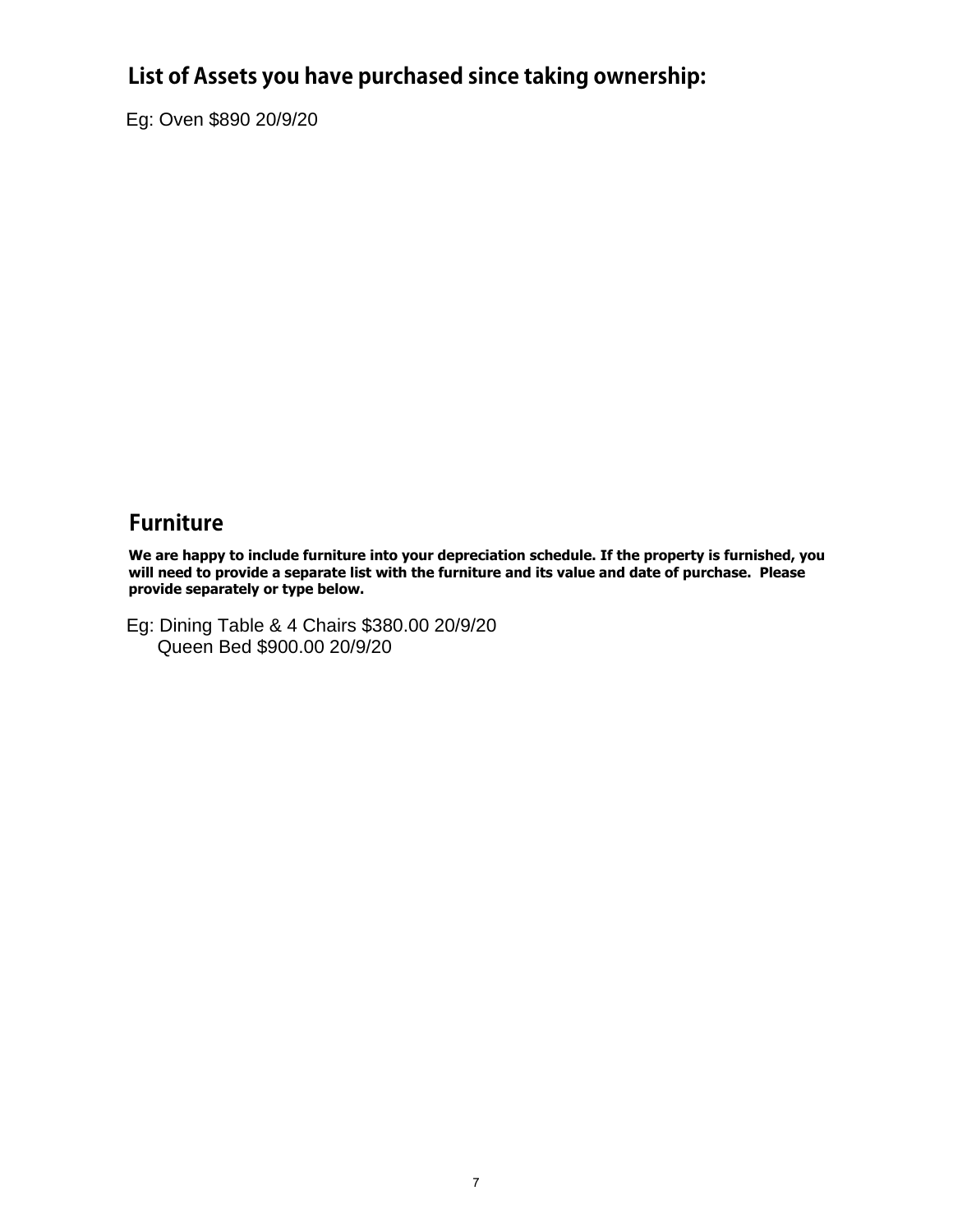#### **Common Property**

This section is only relevant to units and townhouse complexes where there may be common area assets that are depreciable.

**How many units in the entire complex?**

**How many floors including basements in the entire complex?**

**Swimming Pool**

**Spa** 

**Sauna**

**Tennis Court**

**BBQ's (How Many)**

**Camera System**

**Elevator / Lifts (How Many)**

**Fire Equipment**

**- Indicator Panel & Emergency Warning System**

- **Are there sprinklers in your unit?**
- **Automatic Entry Doors**

**Lights**

**Number of outside lights in complex**

**Number of lights in the basement**

**Underground Parking**

**Number of roller doors** 

**How many remotes for carpark access** 

**How many swipe cards for carpark access** 

**Gymnasium**

**Number of cardiovascular type equipment** 

**Number of weight machines / benches** 

**Number of multi-station weight machines** 

#### **Carpet**

**Square metres of carpet in corridor** 

**How many units in the corridor**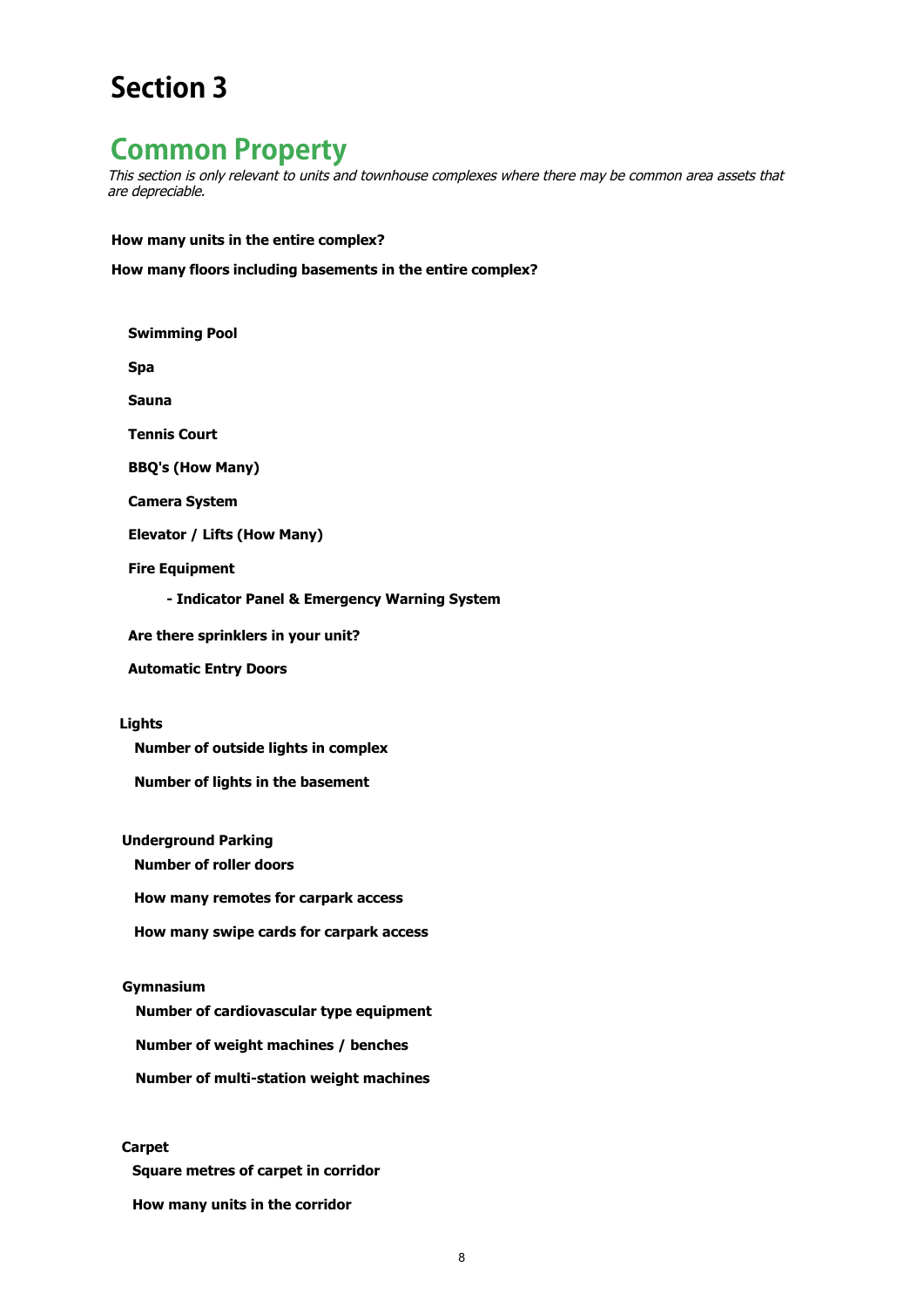#### **Renovations / Capital Works**

Renovations are usually major changes made to the original property that form part of the property but is not an inclusion. Eg: updating the kitchen cupboards is a renovation but putting in a new oven is not a renovation and should be made part of the inclusions.

In this section we need what was done, when it was done (month & year) and how much it cost. If you do not have receipts or proof of works carried out or details of the renovation works from the council you cannot include it as part of your worksheet. In this instance it may be advisable for you to opt for the Premium Package Option where we conduct an on-site inspection (by one of our qualified building inspectors) of your property and provide an estimate of the renovation works carried out so it can be claimed in your depreciation report.

Listed are some of the common changes made to properties but if there are others please add.

| Pergola<br><b>Date</b>                   | Cost |
|------------------------------------------|------|
| <b>Deck</b><br><b>Date</b>               |      |
| <b>Security Screens</b>                  | Cost |
| <b>Date</b>                              | Cost |
| <b>Paving</b><br><b>Date</b>             | Cost |
| <b>Kitchen Upgrade</b>                   |      |
| <b>Date</b><br><b>Bathroom Upgrade</b>   | Cost |
| <b>Date</b>                              | Cost |
| <b>Ensuite Upgrade</b><br><b>Date</b>    | Cost |
| <b>Electrical Upgrade</b><br><b>Date</b> | Cost |
| <b>Fencing</b>                           |      |
| <b>Date</b>                              | Cost |
| <b>Retaining Wall</b><br><b>Date</b>     | Cost |
| <b>Extension</b><br><b>Date</b>          | Cost |
| <b>Hard Landscaping</b>                  |      |
| <b>Date</b>                              | Cost |
| <b>Built-in Wardrobes</b><br><b>Date</b> | Cost |
| <b>Tiling</b>                            |      |
| <b>Date</b>                              | Cost |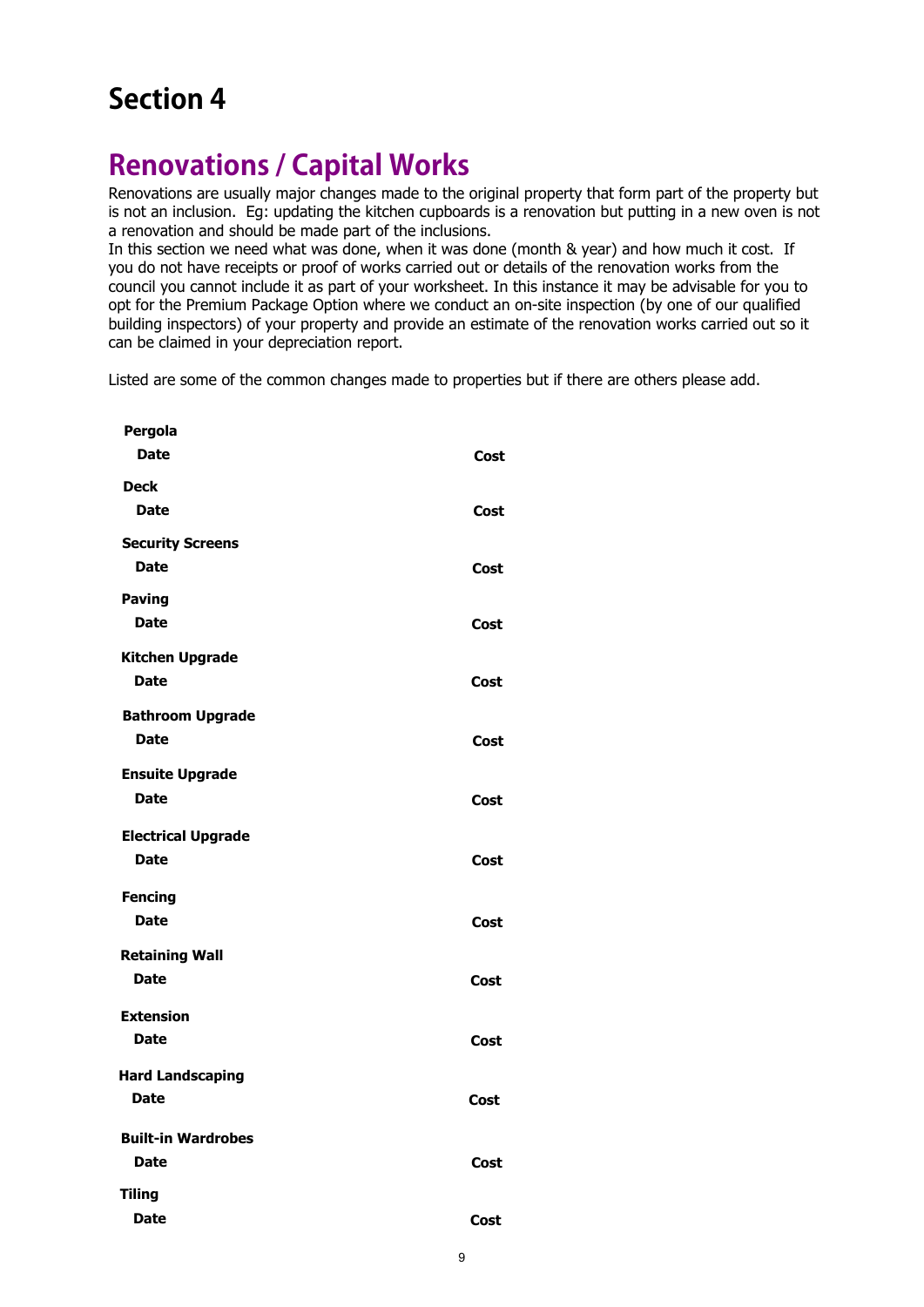| <b>Roller Shutters</b>     |      |
|----------------------------|------|
| <b>Date</b>                | Cost |
| <b>Plantation Shutters</b> |      |
| <b>Date</b>                | Cost |
| <b>Built-in Sheds</b>      |      |
| <b>Date</b>                | Cost |
| <b>Other</b>               |      |
| <b>Date</b>                | Cost |
|                            |      |
| <b>Other</b>               |      |
| <b>Date</b>                | Cost |

### **Additional Information**

**Photos.** This is optional for you but may help us in assessing the values to add into your report. A photo that takes in each room, front of house and backyard assets would be helpful.

**Floorplan of your property.** If you have a floorplan with dimensions and overall square metres of the dwelling please provide.

**Other information.** Anything that you think we should know, tell us about. Eq: you may have the exact cost for some assets listed above that you have installed and need to tell us about or something that is unique about your property.